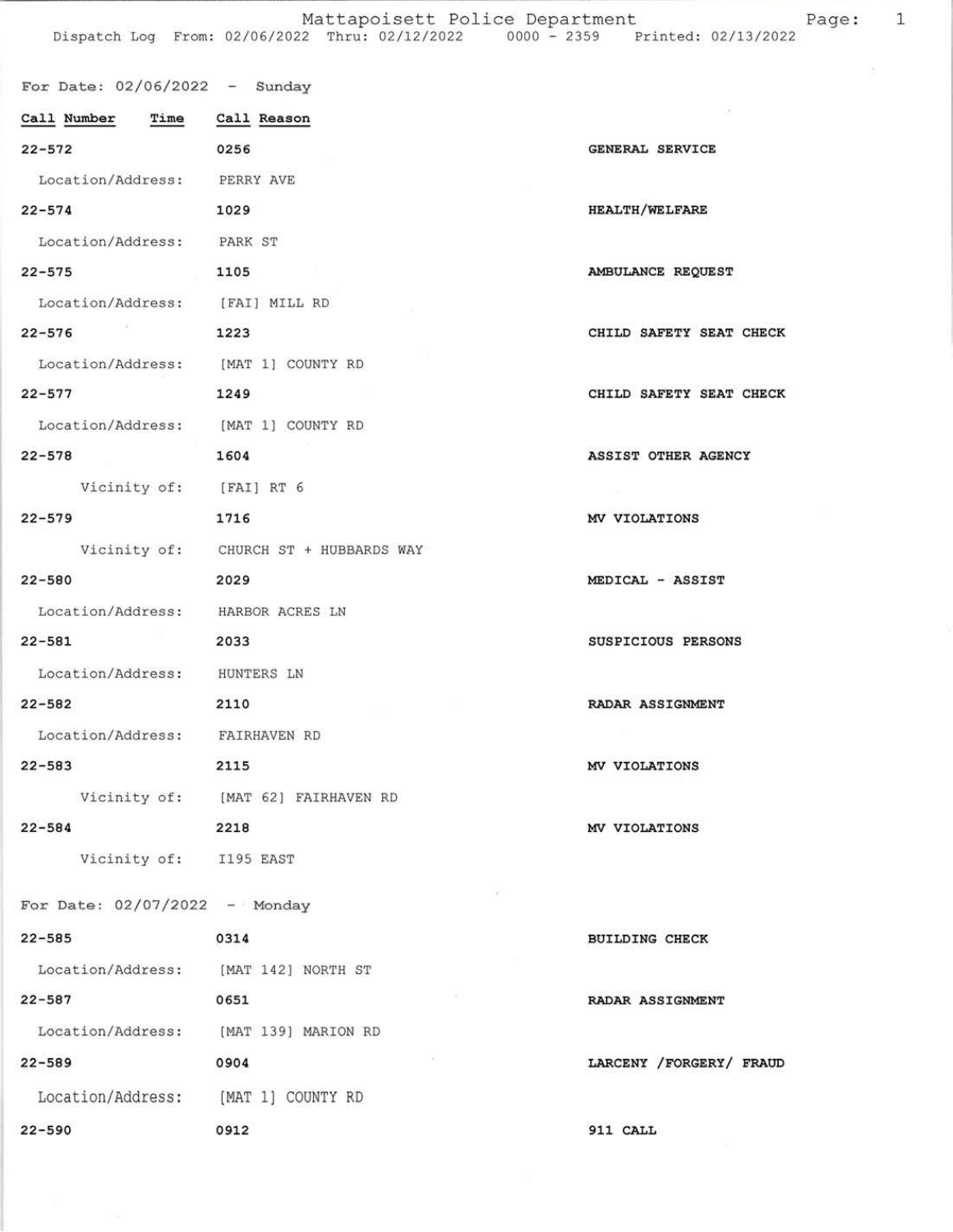| Location/Address: PERRY AVE        |                                          |                         |
|------------------------------------|------------------------------------------|-------------------------|
| 1014<br>$22 - 591$                 |                                          | <b>HEALTH/WELFARE</b>   |
| Location/Address: HOMESTEAD CT     |                                          |                         |
| $22 - 592$                         | 1102                                     | <b>HEALTH/WELFARE</b>   |
| Location/Address: SHADY OAK DR     |                                          |                         |
| $22 - 593$                         | 1222                                     | MV VIOLATIONS           |
|                                    | Location/Address: [MAT 215] COUNTY RD    |                         |
| 1352<br>$22 - 594$                 |                                          | MV VIOLATIONS           |
|                                    | Location/Address: [MAT 291] FAIRHAVEN RD |                         |
| $22 - 595$                         | 1408                                     | MEDICAL - ASSIST        |
| Location/Address: PERRY AVE        |                                          |                         |
| 1434<br>$22 - 596$                 |                                          | GENERAL SERVICE         |
|                                    | Location/Address: [MAT 139] MARION RD    |                         |
| $22 - 597$<br>1520                 |                                          | MV GENERAL              |
| Location/Address: BRANDT ISLAND RD |                                          |                         |
| $22 - 598$                         | 36<br>1823                               | TRANSPORT GENERAL       |
| Location/Address: [WAE] RT 6       |                                          |                         |
| For Date: $02/08/2022 - Tuesday$   |                                          |                         |
|                                    |                                          | RADAR ASSIGNMENT        |
| $22 - 600$                         | 0653                                     |                         |
|                                    | Location/Address: [MAT 139] MARION RD    | FOLLOW UP INVESTIGATION |
| $22 - 601$                         | 0657                                     |                         |
| Location/Address: RIVER RD         | - 19                                     |                         |
| $22 - 607$                         | 0900                                     | ASSIST OTHER AGENCY     |
|                                    | Location/Address: [MAT 139] MARION RD    |                         |
| $22 - 604$                         | 1108                                     | BE ON THE LOOK OUT      |
|                                    | Location: ACUSHNET PD                    |                         |
| $22 - 605$                         | 1309                                     | AMBULANCE REQUEST       |
| Location/Address:                  | LEBARON WAY                              |                         |
| $22 - 606$                         | 1349                                     | <b>HEALTH/WELFARE</b>   |
| Location/Address:                  | HARBOR ACRES LN                          |                         |
| $22 - 608$                         | 1526                                     | SUSPICIOUS PERSONS      |
| Location/Address: MAIN ST          |                                          |                         |
| $22 - 609$                         | 1602                                     | MV - LOCKOUT            |
|                                    | Location/Address: [MAT 291] FAIRHAVEN RD |                         |

 $\sim$   $20$ 

 $\left( \begin{array}{c} 0 \\ 0 \end{array} \right)$ 

 $\propto$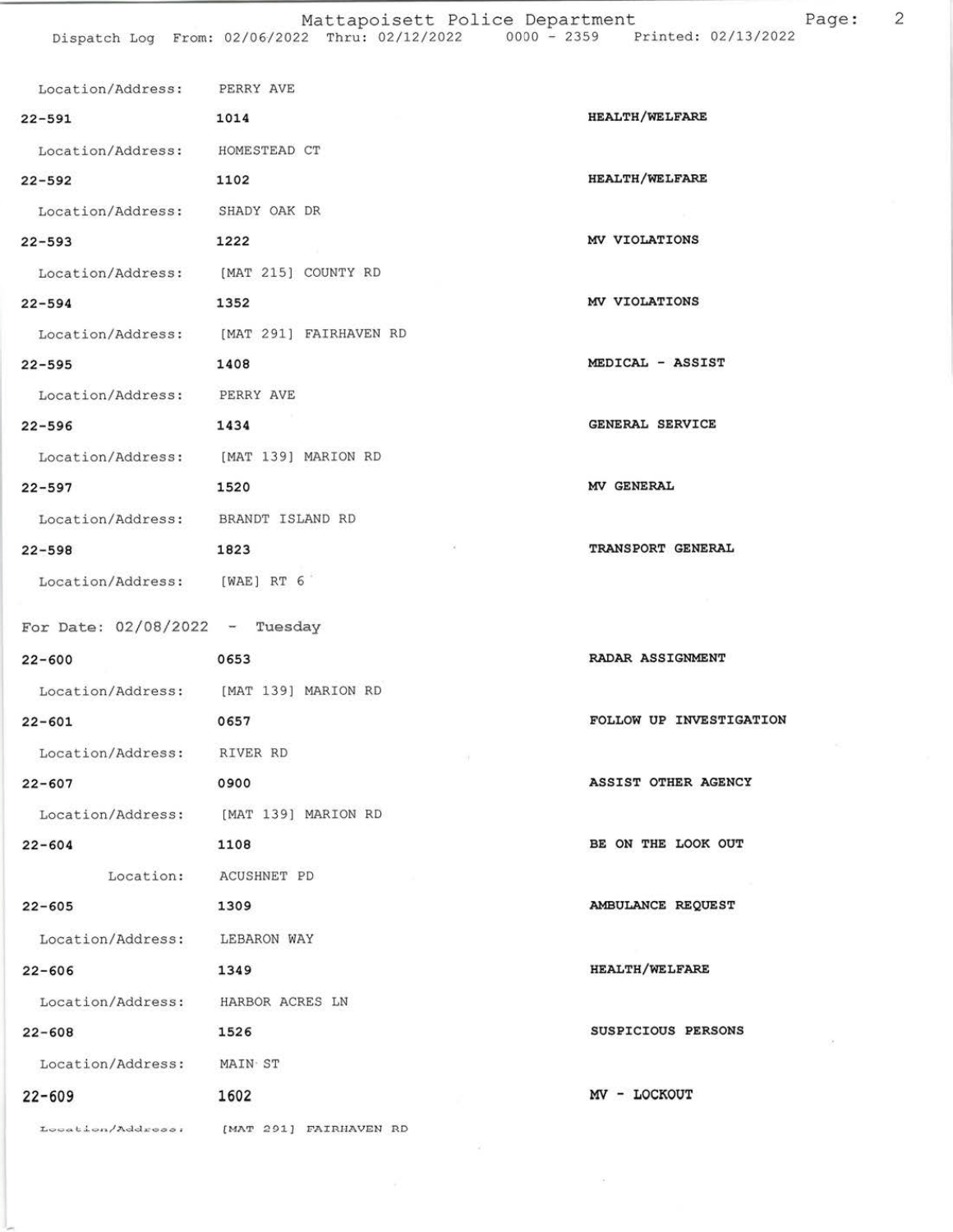| $22 - 610$                            | 1643                                                   | ANIMAL CONTROL        |
|---------------------------------------|--------------------------------------------------------|-----------------------|
| Location/Address: BAY CLUB DR         |                                                        |                       |
| $22 - 611$                            | 1704                                                   | SUSPICIOUS PERSONS    |
| Location/Address: FAIRHAVEN RD        |                                                        |                       |
| $22 - 612$                            | 1852                                                   | RADAR ASSIGNMENT      |
| Location/Address: [MAT 143] NORTH ST  |                                                        |                       |
| For Date: $02/09/2022 -$ Wednesday    |                                                        |                       |
| $22 - 614$                            | 0208                                                   | <b>BUILDING CHECK</b> |
|                                       | Location/Address: [MAT 79] FAIRHAVEN RD                |                       |
| $22 - 615$                            | 0542                                                   | SAFETY/ROAD HAZARD    |
|                                       | Location/Address: COUNTY RD + PEARL ST                 |                       |
| $22 - 616$                            | 0651                                                   | RADAR ASSIGNMENT      |
| Location/Address: [MAT 139] MARION RD |                                                        |                       |
| $22 - 617$                            | 1008                                                   | <b>HEALTH/WELFARE</b> |
| Location/Address: HARBOR ACRES LN     |                                                        |                       |
| $22 - 618$                            | 1040                                                   | SAFETY/ROAD HAZARD    |
|                                       | Location/Address: FAIRHAVEN RD + MATTAPOISETT NECK RD  |                       |
| $22 - 619$                            | 1221                                                   | FIRE, OTHER           |
|                                       | Location/Address: MATTAPOISETT NECK RD + NEDS POINT RD |                       |
| $22 - 620$                            | 1258                                                   | GENERAL SERVICE       |
| Location/Address: CANNON ST           |                                                        |                       |
| $22 - 621$                            | 1626                                                   | GENERAL SERVICE       |
| Location/Address: SHADY OAK DR        |                                                        |                       |
| $22 - 622$                            | 1830                                                   | MV VIOLATIONS         |
| Location/Address: [MAT 48] COUNTY RD  |                                                        |                       |
| $22 - 623$                            | 1937                                                   | RADAR ASSIGNMENT      |
|                                       | Location/Address: PROSPECT RD + OCEAN BREEZE LN        |                       |
| $22 - 624$                            | 2111                                                   | MV VIOLATIONS         |
| Location/Address: NORTH ST            |                                                        |                       |
| $22 - 625$                            | 2126                                                   | MV VIOLATIONS         |
|                                       | Location/Address: NORTH ST + DEXTER LN                 |                       |
| $22 - 626$                            | 2133                                                   | MV VIOLATIONS         |
| Location/Address: NORTH ST            |                                                        |                       |
| $22 - 627$                            | 2140                                                   | UNWANTED PERSON       |
|                                       |                                                        |                       |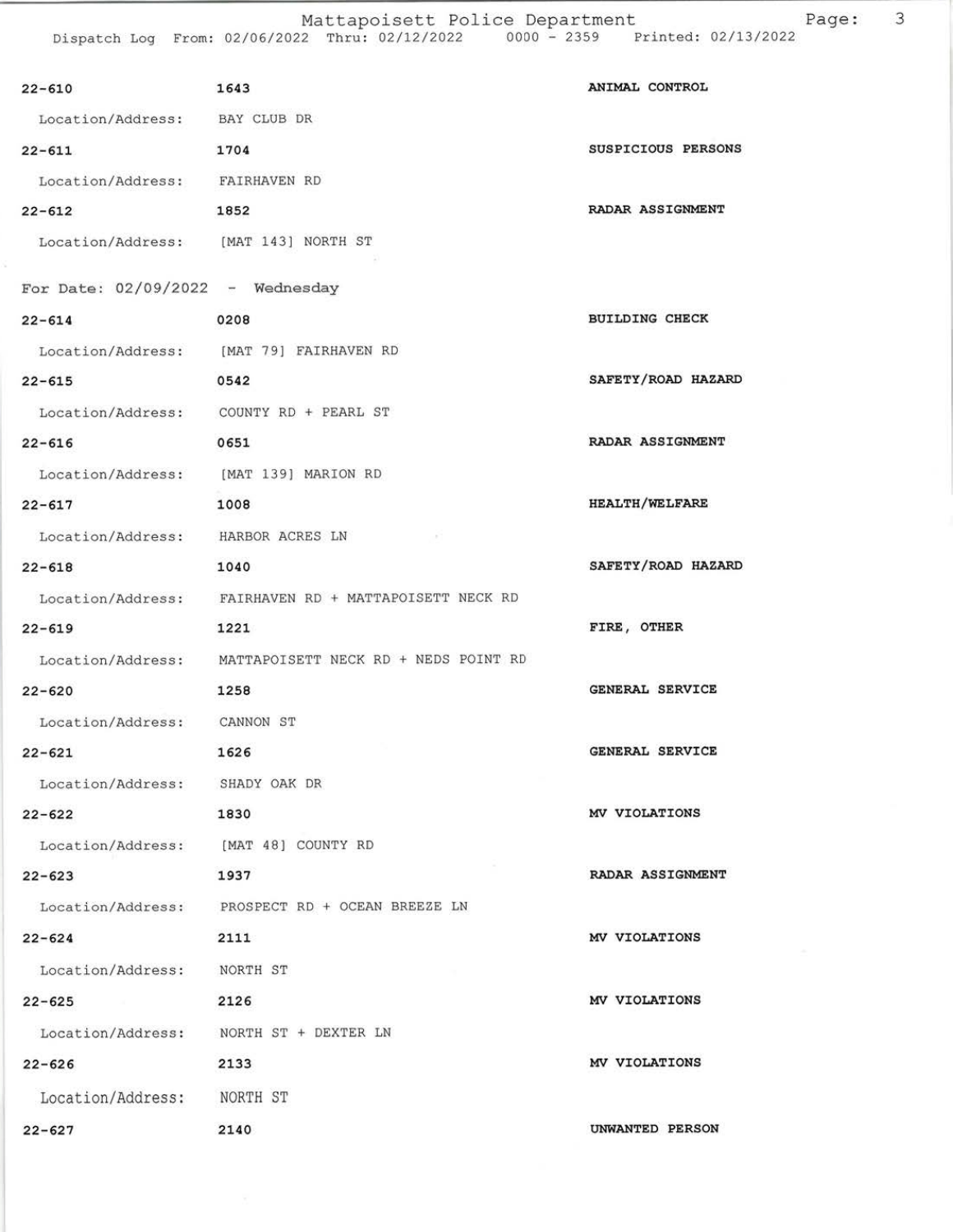| Location/Address: UPLAND WAY          |                                         |                               |
|---------------------------------------|-----------------------------------------|-------------------------------|
| $22 - 628$                            | 2207                                    | MV VIOLATIONS                 |
| Location/Address: [MAT 142] NORTH ST  |                                         |                               |
| For Date: $02/10/2022 -$ Thursday     |                                         |                               |
| $22 - 629$                            | 0207                                    | MV VIOLATIONS                 |
|                                       | Vicinity of: MARION RD + BROOKSIDE DR   |                               |
| $22 - 630$                            | 0703                                    | RADAR ASSIGNMENT              |
| Location/Address: [MAT 139] MARION RD |                                         |                               |
| $22 - 631$                            | 0728                                    | MV CRASH                      |
| Location/Address: [MAT 139] MARION RD |                                         |                               |
| $22 - 632$                            | 0737                                    | ASSIST OTHER AGENCY           |
| Location/Address: KNOLLWOOD DR        |                                         |                               |
| $22 - 633$                            | 0903                                    | BE ON THE LOOK OUT            |
| Location/Address: [MAT 1] COUNTY RD   |                                         |                               |
| $22 - 634$                            | 0943                                    | 911 CALL                      |
| Location/Address: FAIRHAVEN RD        |                                         |                               |
| $22 - 635$                            | 1054                                    | PEACE OFFICER                 |
| Location/Address: HARBOR ACRES LN     |                                         |                               |
| $22 - 636$                            | 1210                                    | 911 CALL TEST CALL            |
|                                       | Location/Address: [MAT 146] BARSTOW ST  |                               |
| $22 - 637$                            | 1243                                    | AMBUL. MUTUAL AID OUT OF TOWN |
| Location/Address: [FAI] MILL RD       |                                         |                               |
| $22 - 639$                            | 1529                                    | MV VIOLATIONS                 |
|                                       | Vicinity of: [MAT 37] COUNTY RD         |                               |
| $22 - 640$                            | 1555                                    | SAFETY/ROAD HAZARD            |
| Location/Address: COUNTY RD           |                                         |                               |
| $22 - 641$                            | 1811                                    | RADAR ASSIGNMENT              |
|                                       | Location/Address: [MAT 62] FAIRHAVEN RD |                               |
| $22 - 642$                            | 2014                                    | MV VIOLATIONS                 |
|                                       | Location/Address: [MAT 97] FAIRHAVEN RD |                               |
| $22 - 643$                            | 2110                                    | <b>BUILDING CHECK</b>         |
| Location/Address: WENDELL ST          |                                         |                               |
|                                       |                                         |                               |
| $22 - 644$                            | 2249                                    | MV VIOLATIONS                 |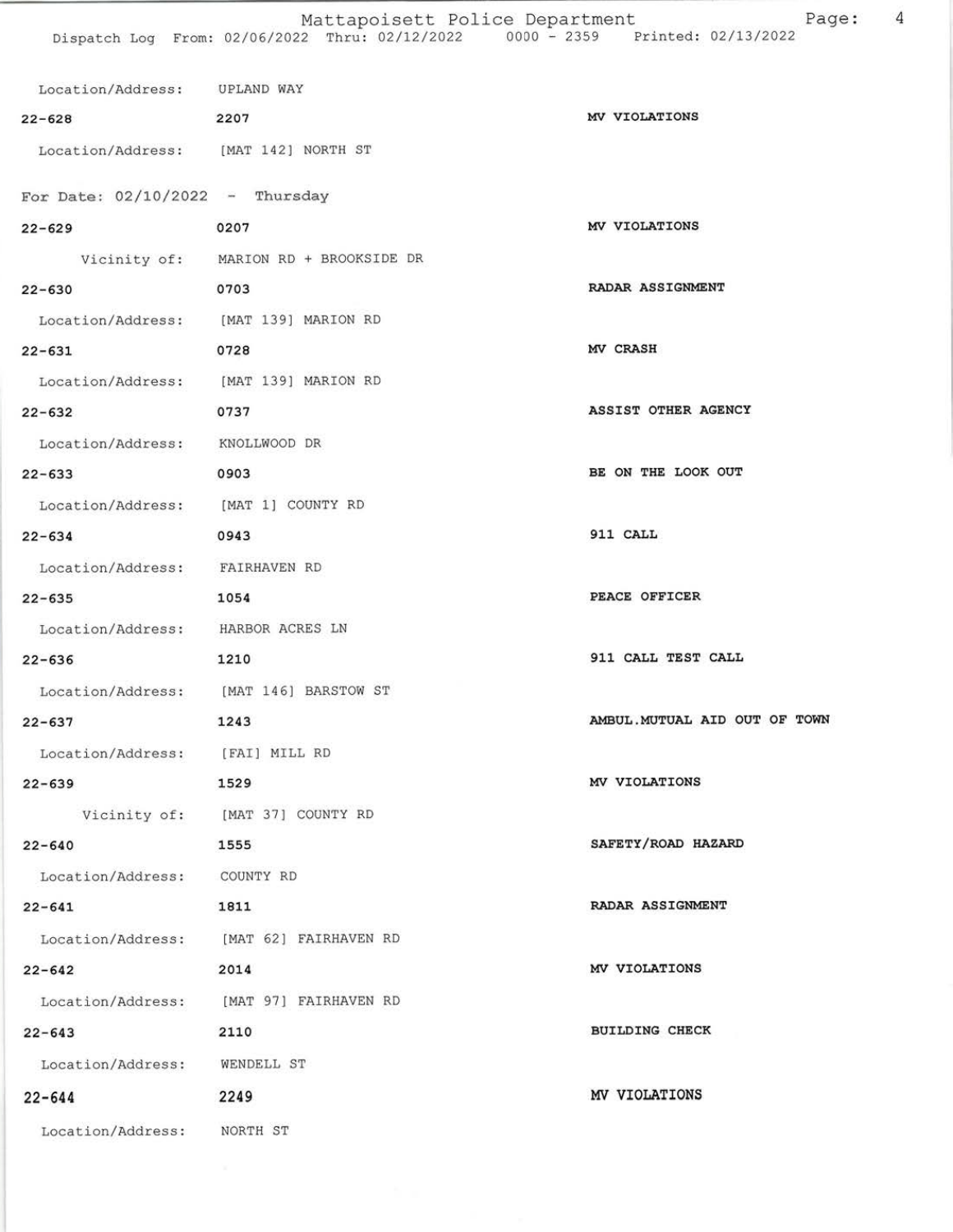| For Date: $02/11/2022 -$ Friday       |                                                  |                                  |
|---------------------------------------|--------------------------------------------------|----------------------------------|
| $22 - 645$                            | 0301                                             | BE ON THE LOOK OUT               |
| Location/Address: [MAT 1] COUNTY RD   |                                                  |                                  |
| $22 - 646$                            | 0315                                             | <b>GENERAL SERVICE</b>           |
| Location/Address: [MAT 1] COUNTY RD   |                                                  |                                  |
| $22 - 647$                            | 0353                                             | <b>BUILDING CHECK</b>            |
| Location/Address: [MAT 112] COUNTY RD |                                                  |                                  |
| $22 - 648$                            | 0705                                             | RADAR ASSIGNMENT                 |
| Location/Address: [MAT 139] MARION RD |                                                  |                                  |
| $22 - 649$                            | 0730                                             | GENERAL SERVICE                  |
| Location/Address: [ROC] NECK RD       |                                                  |                                  |
| $22 - 653$                            | 1246                                             | 911 CALL MISSDIAL                |
| Vicinity of: COUNTY RD                |                                                  |                                  |
| $22 - 655$                            | 1308                                             | MV GENERAL                       |
|                                       | Vicinity of: BRANDT ISLAND RD                    |                                  |
| $22 - 656$                            | 1403                                             | MV VIOLATIONS                    |
| Location/Address: NORTH ST            |                                                  |                                  |
| $22 - 657$                            | 1540                                             | LARCENY / FORGERY / FRAUD        |
| Location/Address: CRYSTAL SPRING RD   |                                                  |                                  |
| $22 - 658$                            | 1716                                             | PROPERTY FOUND                   |
| Location/Address: BEACON ST           |                                                  |                                  |
| $22 - 659$                            | 1721                                             | DPW, WATER, TREE, ALL TOWN DEPT. |
| Location/Address:                     | PINEHURST AVE                                    |                                  |
| $22 - 660$                            | 1811                                             | RADAR ASSIGNMENT                 |
|                                       | Location/Address: [MAT 242] MATTAPOISETT NECK RD |                                  |
| $22 - 661$                            | 2007                                             | 911 CALL TTY TEST                |
| Location/Address: [MAT 1] COUNTY RD   |                                                  |                                  |
| $22 - 662$                            | 2027                                             | <b>ASSIST OTHER AGENCY</b>       |
| Location/Address: FAIRHAVEN RD        |                                                  |                                  |
| $22 - 663$                            | 2102                                             | MV VIOLATIONS                    |
|                                       | Vicinity of: [MAT 51] FAIRHAVEN RD               |                                  |
| $22 - 664$                            | 2130                                             | OFFICER WANTED                   |
| Location/Address: BEACH ST            |                                                  |                                  |
| $22 - 665$                            | 2210                                             | MV VIOLATIONS                    |